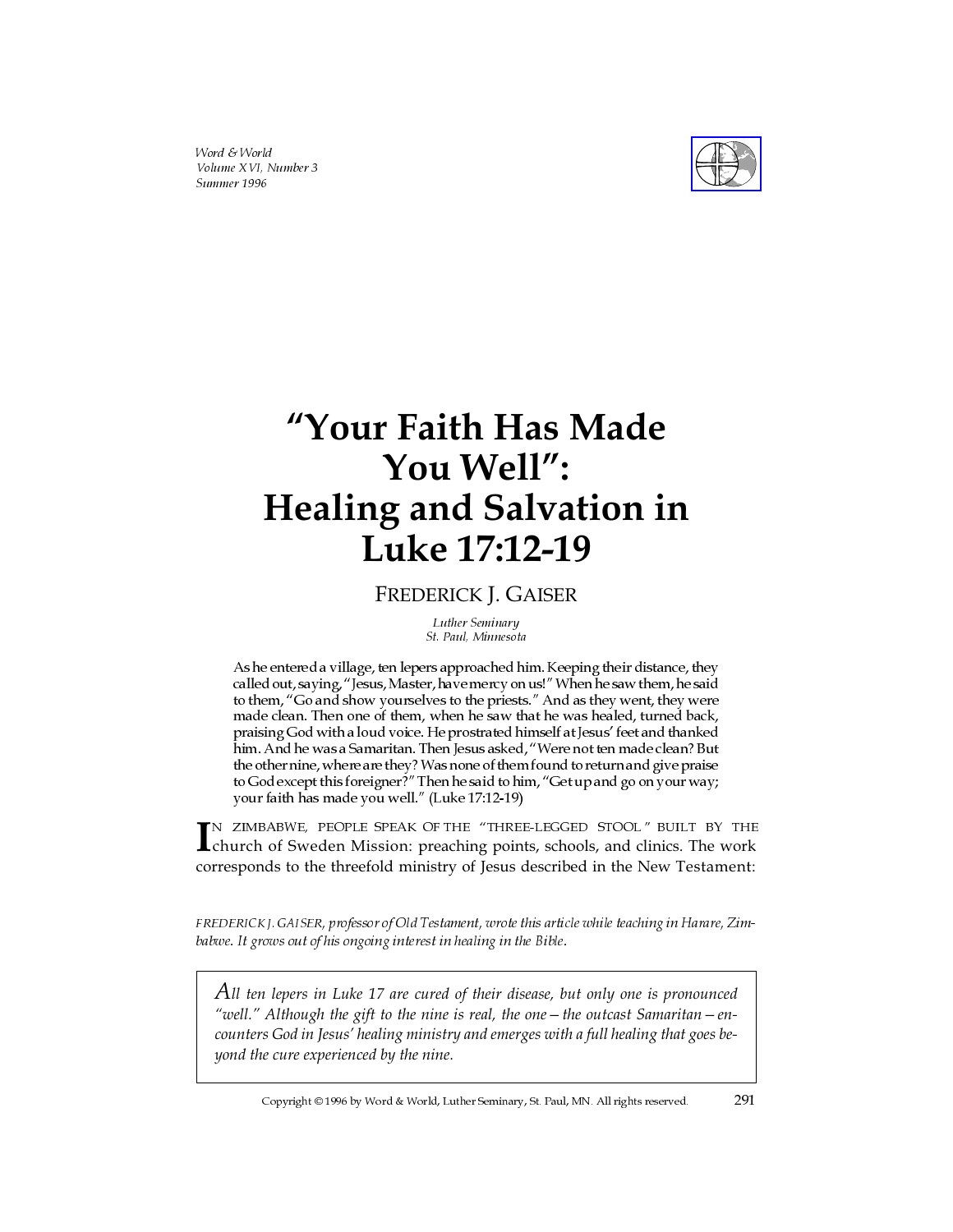preaching, teaching, and healing (Matt  $4:23$ ).<sup>1</sup> While the gospel of forgiveness was the foundation of all the mission's work, like its Lord it recognized the people's need also for teaching and healing.

In the Gospel of Luke, we find Jesus responding to needs in a variety of ways. To the woman with the alabaster jar, "who was a sinner," Jesus said, "Your sins are forgiven....Your faith has saved you" (Luke 7:36-50). The Samaritan leper, though, wanted something else—to be free of leprosy. And to him Jesus said, "Your faith has made you well" (Luke 17:19). In Luke's Gospel, of course, Jesus says the same thing to both of them: " $\hat{\eta}$  πίστις σου σέσωκέν σε." What does this mean? Why is  $\sigma$ *έσωκέν* sometimes translated "saved" and sometimes "made well"?<sup>2</sup>

#### I. HEALING AND CURE

To understand the relation between healing and salvation, as depicted by Luke, we will need to consider another distinction, one made often these days in both medical and popular literature, the distinction between healing and cure. As clearly as anywhere, this was spelled out thirteen years ago by Richard E. YaDeau in the pages of this journal:

Recognizing, then, that the triune being [the human] is composed of a physical entity, a psycho-social entity, and a spiritual entity, curing becomes that endeavor which rectifies a disease or a disorder in one component of the triune being, while healing addresses the integration of these three components into a single entity, and is independent of the extent to which an individual's physical body is cured.<sup>3</sup>

To this technical description we can add, almost at will, more experiential ones, some of them remarkably compelling in their personal and literary power.

Nancy Mairs, reflecting on her experience with multiple sclerosis, recognizes that, though she was not being cured (i.e., freed from her limp, which is what she actually wanted when she prayed, "God, God, God, please heal me!"), she was, in fact, being healed, "made whole"—a process "which might entail collecting scattered fragments and painstakingly fitting and gluing them into place." "Since 'cure' and 'heal' can be used interchangeably, I didn't reflect before making my choice." She does not understand, she says, how a "relentless degeneration of my central nervous system can function to 'heal' me." But "Why not? I wondered then. I still do."<sup>4</sup>

<sup>3</sup>Richard E. YaDeau, "Healing," Word & World  $2/4$  (1982) 317.

4Nancy Mairs, Ordinary Time: Cycles in Marriage, Faith, and Renewal (Boston: Beacon, 1993) 178.

<sup>1</sup>Hugo Söderström, God Gave Growth: The History of the Lutheran Church in Zimbabwe, 1903-1980 (Gweru, Zimbabwe: Lutheran Church in Zimbabwe, 1984) 48.

 $2$ On the meaning of salvation in relation to healing, see: Terence E. Fretheim, "Salvation in the Bible vs. Salvation in the Church," *Word & World* 13/4 (1993) 363-372; Donald E. Gowan, "Salvation as Healing," Ex Auditu 5 (1989) 1-19; Theodore Peters, "Wholeness in Salvation and Healing," Lut*heran* Quarterly 5/3 (1991) 297-314; Mark Allan Powell, "Salvation in Luke-Acts," Word & World 12/1 (1992) 5-10; Claus Westermann, "Salvation and Healing in the Community: The Old Testament Understanding," International Review of Mission 61/241 (1972) 8-19.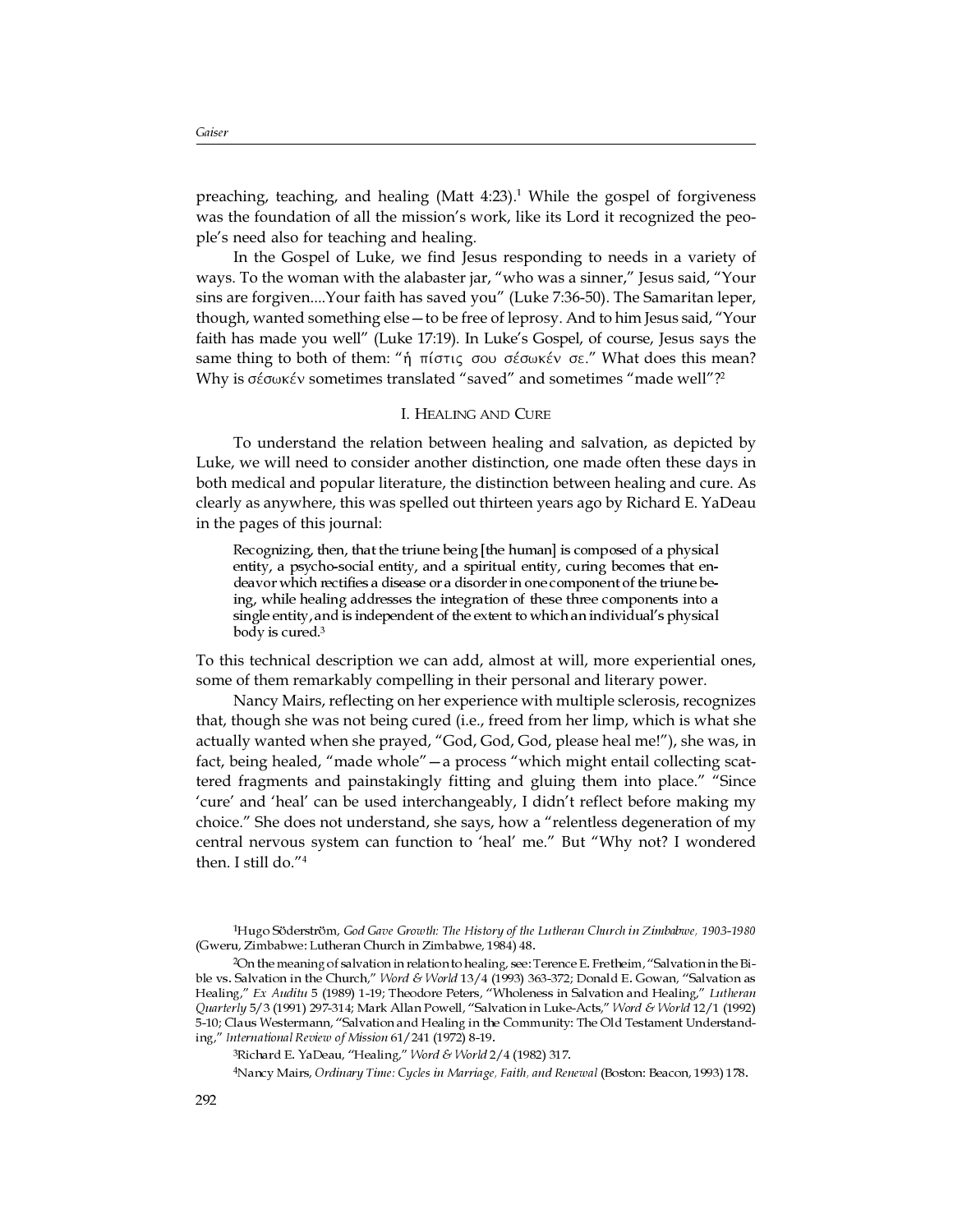Tony Hillerman, a recognized observer of Native American life in the southwest, makes a similar distinction:

From the tiny speaker of the tiny recorder Chee was hearing the same chant. Talking God summoning the yei to the Naakhai ceremony on the final night of the Yeibichai, calling them for the ritual which would heal Mrs. Agnes Tsosie and restore her to harmony. Not cure her, because Agnes Tsosie was dying of liver cancer. But heal her, return her to hozro, to harmony with her fate.<sup>5</sup>

These writers describe something real and profound, something no doubt essential to any contemporary talk of healing.

Often, this understanding of healing (rather than "mere" cure) is related in one way or another to the present interest in holism (or, to use YaDeau's term, "integration"), an interest that deliberately sets itself over against the kind of differentiated view of the world and of the human being that is the hallmark of enlightenment thought.<sup>6</sup> Often this holistic view of healing seeks religious connections; just as Hillerman related healing to Navajo *hozro,* others seek connections with what the Bible calls shalom (שֲׁלוֹם) or being "well" (σέσωκέν).<sup>7</sup>

## II. HEALING ACCORDING TO LUKE

So far, so good. All of us have been exposed to enough instances of modern medicine's depersonalization of the patient (ourselves or our loved ones or our parishioners) to see a genuine need for a return (advance?) to a concern for the whole person. At the same time, no view of healing based in biblical theology dare turn a proper concern for the whole person into some kind of nostalgic aspiration to live in a pre-enlightenment world with pre-enlightenment medical practices. The Swedish mission in Zimbabwe, for example, recognized in a 1960 statement that a Christian and biblical concern for healing would make use of the best medical service available.

All care of the sick must be of first class medical standard (expertise) which presupposes central hospitals and well equipped medical institutions.<sup>8</sup>

But, alongside this needed and welcome first-class medical care, is there still a place in a mission church for more traditional healing practices? Is there still a place in an established church for particular ministries of healing? These questions continue to trouble the Christian community.

The question of the relations among western medicine, modern holism, tradi-

5Tony Hillerman, Talking God (1989; New York: Harper Paperbacks, 1991) 288.

6Mary Douglas, Purity and Danger: An Analysis of Concepts of Pollution and Taboo (New York: Praeger, 1966) 88: To sum up, a primitive world view [which she elsewhere describes as an undifferentiated' view] looks out on a universe which is personal in several different senses. Physical forces are thought of as interwoven with the lives of persons. Things are not completely distinguished from persons and persons are not completely distinguished from their external environment. The universe responds to speech and mime. It discerns the social order and intervenes to uphold it.

7Cf. M. L. Daneel, Quest for Belonging: Introduction to a Study of African Independent Churches (Harare, Zimbabwe: Mambo, 1987) 251. According to Daneel, the "African holistic life-view" is partly intuitive, partly scriptural, and partly a reaction against the western dualistic view.

8Söderström, God Gave Growth, 99.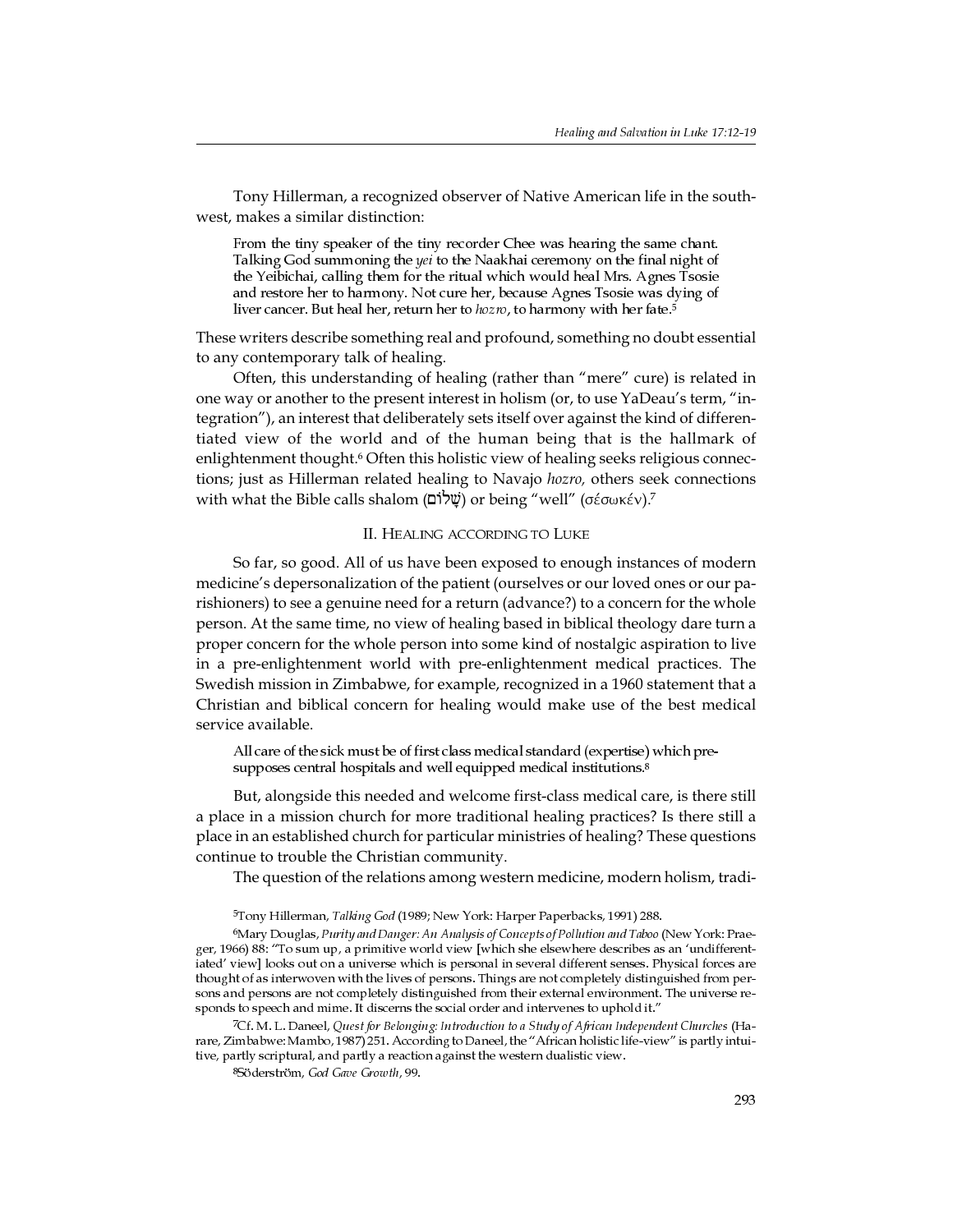tional healing, and biblical healing require further study. Here, we will attempt to look more carefully at the biblical world using the story of the healing (and/or cure?) of the ten lepers.<sup>9</sup>

Luke's account does indeed seem to make a distinction between what might be called cure on the one hand and healing on the other. Ten are cured of the symptoms of leprosy; one is pronounced "well" (σέσωκέν). What is the difference?

Jesus himself invites a comparison between the nine and the one; and such a comparison quickly reveals a careful literary structure in this pericope:

| Part One              | Part Two               |
|-----------------------|------------------------|
|                       | [One sees]             |
| A Ten come to Jesus   | A' One comes to Jesus  |
| B Ten keep distance   | B' One at Jesus' feet  |
| C Ten lament          | C' One praises         |
| [Jesus sees]          | [Interlude: the        |
|                       | Samaritan issue]       |
| D Jesus sends the ten | D' Jesus sends the one |
| E Ten are cleansed    | $E'$ One is "well"     |
|                       |                        |

Other than the interlude about the Samaritan issue and the differently placed observations about seeing, the literary parallelism is exact. A comparison of the actions in the two parts of the story will prove useful.

*1. The approach to Jesus*. In part one, the ten approach, but keep their distance. This distance reminds us of their leprosy, of course; it is made necessary by the ritual uncleanness associated with the disease (Leviticus 13-14). But it also serves to contrast the first part of the story with the second; for in part two the one prostrates himself at Jesus' feet. Here there is no longer distance, no longer uncleanness. The distance in part one is not only physical; it is theological as well.

The approach by the ten in part one is simply the necessary approach of those seeking aid, the approach of the seeker, the petitioner, the lamenter. It is surely not to be despised, for it parallels the seeking of God in Old Testament worship. In part two of Luke's account, however, something greater occurs. The one not only "approaches" Jesus, he "turns back" (ὑποστρέφω) in order to do so. "Turning" is hardly an accidental action in the Bible. $10$ 

 $9$ Whereas the examples cited above speak of "healing" that does not include "cure," the full healing of the Samaritan leper includes cure also. This is most often the case in biblical healing stories. Although even cursory concordance work demonstrates that the biblical words for "healing" are broad and inclusive terms, including much more than physical cure, they most often do envision physical cure as well. One wonders whether, in the light of the biblical witness, the modern distinction between healing and cure might too quickly move beyond cure in its proper concern for healing.

<sup>&</sup>lt;sup>10</sup>While the text does not use επιστρέφω, the term more often used in the New Testament to describe a theological "turning," ύποστρέφω is not without its own significance. It can sometimes refer to a simple act of "returning" with no particular theological significance (so can επιστρέφω), but on several occasions Luke relates the term to an encounter with Jesus or the gospel that results in a turning toward proclamation or prayer (Luke 8:39; 24:9, 33-35, 53-53; Acts 8:25; 14:21-22).Most significantly, perhaps, in his own conversion, Saul, like the Samaritan leper, is given sight and then "turns" (ύποστρέφω) to do the work of the gospel (Acts 22:13-17). In our story, the term gains significance because of Jesus own expectation that all those cleansed should "turn" (v. 18). But, as we have seen, only one does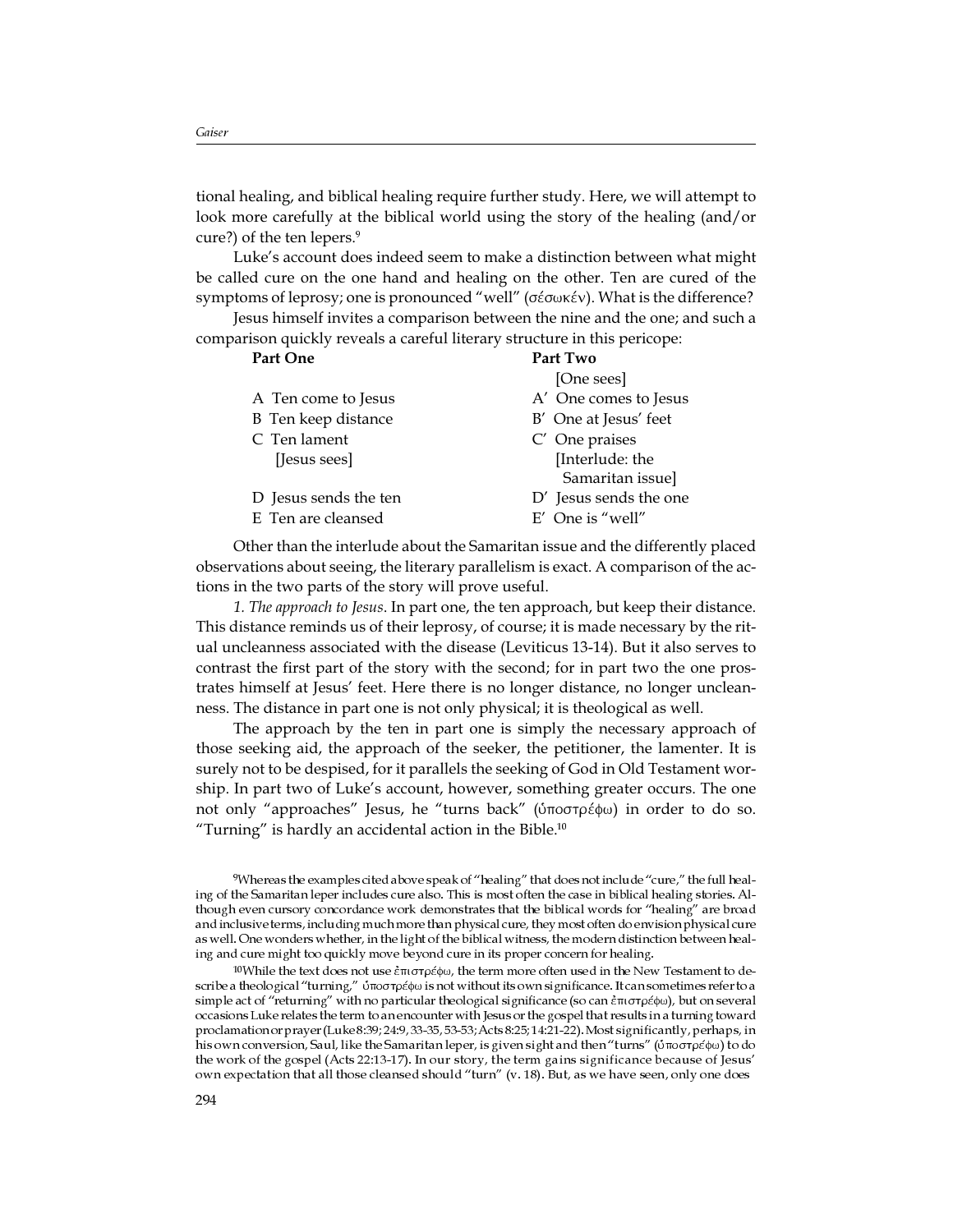The significance of the one's turn is stressed by the goal of his journey. Prior to turning back, the Samaritan leper, with the nine others, was on his way to the priests. It was the priests who could pronounce them clean, thus readmitting them to social intercourse and temple worship (i.e., the presence of God). If we ask the question raised by the World War II conservation posters, "Is this trip necessary?" the answer, in their social and theological world, was a clear yes. The way to the priests was the way to social and ritual health, not merely physical health. Yet, the one does not continue on this path. Instead, he turns around and heads for Jesus. This is nothing less than a move from an Old Testament to a New Testament worldview. For the one it is no longer the priests who define social status, but Jesus. It is no longer the priests who grant admission to God's presence, but Jesus. The text does not despise the priests and their world, but it recognizes the presence of something greater: the kingdom of God in the person of Jesus. The one who will be termed "healed" has turned toward this greater reality.

*2. Seeing.* Ten are cleansed; one "sees" ( $\delta \rho \alpha \omega$ ) that he is cleansed. It is hardly necessary to emphasize the significance of "seeing" in biblical theology. Throughout the Bible, sight to the blind is a preeminent gift and symbol of the divine presence. In Luke, Jesus reminds John's disciples: "Go and tell John what you have seen and heard: the blind receive their sight, the lame walk, the lepers are cleansed, the deaf hear, the dead are raised, the poor have good news brought to them" (7:22). They are called to see ( $\delta \rho \dot{\alpha} \omega$ ) that the new world has broken in.<sup>11</sup> Here is another Old Testament/New Testament move. Once more, the point is not to belittle the people of the Old Covenant. They bear their own rich and essential witness to the work of God in the world. But they have not seen Jesus, says Luke, whereas the disciples have. And now, so has the Samaritan leper. Nothing will ever be the same.

The leper's seeing in part two (v. 15) parallels Jesus' seeing in part one (v. 14). This is not the only passage in Luke where Jesus sees and has compassion (cf. 7:13; 13:12). In this respect, Jesus' seeing is like that of the father of the prodigal son (15:20)—but unlike that of the disciples, who see and rebuke (18:5), or of the crowds, who see and murmur (19:7). Thus, to see (like the Samaritan) is to be like Jesus, to be with Jesus, to have taken one's stand for the gospel.

Why, in our story, are ten cleansed but only one sees? Why do some see and some not? The question is not unique to this story, of course. Why—given the same experiences—do some believe while others do not? Why, as Claus Westermann puts it, do some encounter God in their healing, while others do not?<sup>12</sup> The act of coming to faith remains a mystery in biblical theology and in human experience.

*3. Lament and praise*. In part one of the story, ten lament (actually, ten petition,

so (v. 15). In the LXX, too, ύποστρέφω, when, used to translate שׁוּב "turn, repent"), normally carries a simple physical or geographicalmeaning. At least on one occasion, however, thereis a strong theological sense. Sinaiticus uses ύποστρέφω to speak of God's "repentance" (turning away his wrath) in Prov 24:18.

<sup>&</sup>lt;sup>11</sup>"Seeing" (ὀράω) has messianic significance in other Lucan texts as well (cf. 2:26, 30; 9:32; 19:37; 21:31; 23:47). Indeed, "many prophets and kings desired to see what you see, but did not see it" (10:24).

 $12$ Westermann, "Salvation and Healing in the Community," 13.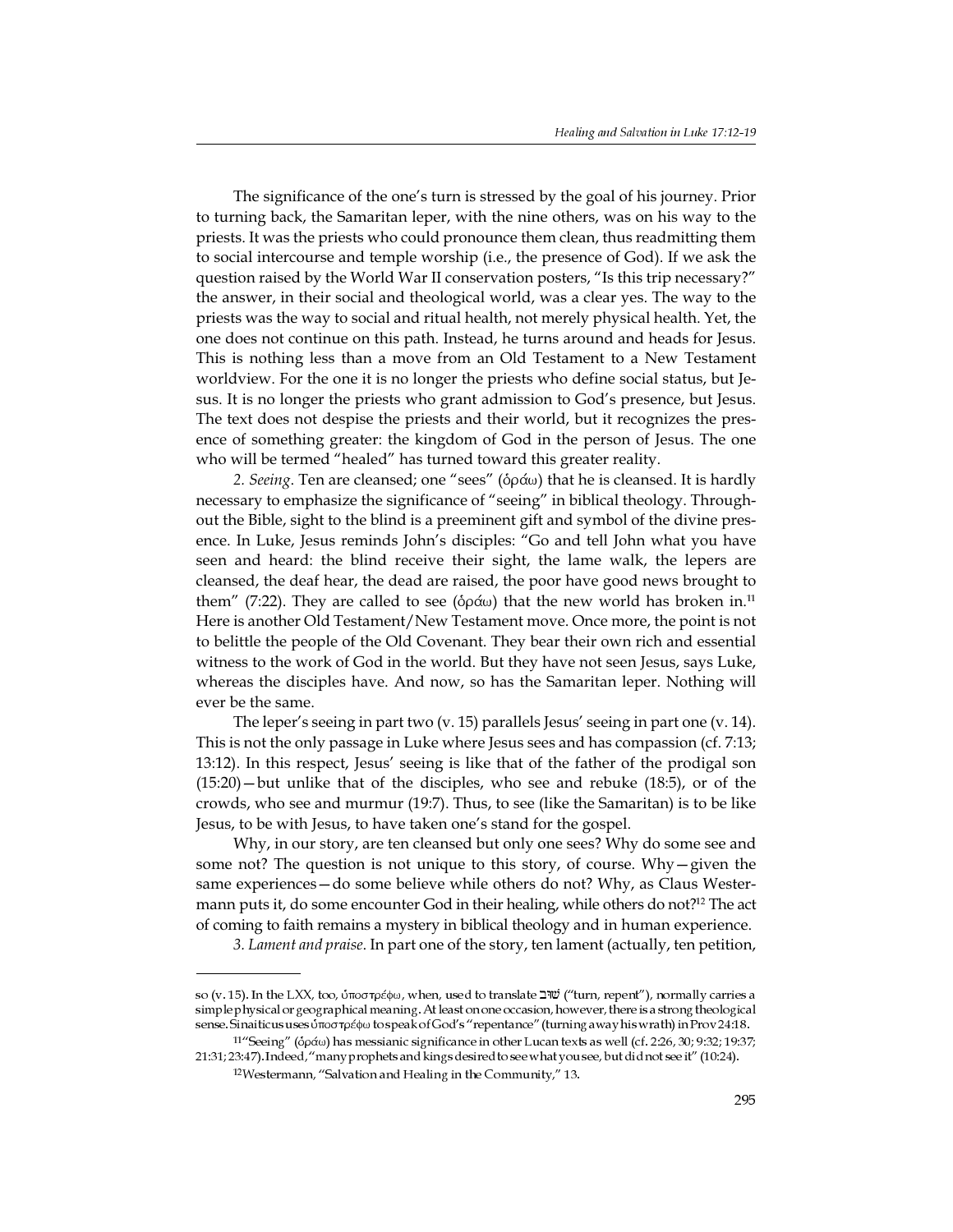but petition is one element of the biblical laments); in part two, one praises. Again, the point is not that there is anything wrong with lamentation. Indeed, the lament has an essential place in Old Testament theology. It is a faithful turning to God, part of the dialogue with God that shapes the future. It provides the occasion, in fact, for God to be God, to act on Israel's behalf (Exod 2:23-25; 3:7-10).<sup>13</sup>

No, there is nothing wrong with lament. The problem is that we hear nothing more from the nine, whereas, as we know from both individual psalms and the shape of the Psalter itself, the human dialogue with God does not end with lament. Experiencing or anticipating God's response, it moves from lament to praise. It is possible, of course, that a particular case yields no positive response, or at least no immediate response (Psalm 88). But that is the exception. When God delivers, praise arises. Not that it should, but that it does. It is spontaneous, as Luke well knows. "Which of you" having found a lost sheep or lost coin will not rejoice (Luke 15:3-10)? The fact that the nine do not respond is, in itself, confirmation of the fact that they have not seen. In modern vernacular, they do not "get it." For whatever reason, "it" (the fresh encounter with God) has not happened for them. Is it that they take the ritual process and God's steadfast love for granted? Is God's deliverance so expected, so stereotypical (a possible cynical reading of Psalm 107), that it is for them simply business as usual? We don't know. Their lack of response is as much a mystery as the faith born in the Samaritan. But the Samaritan cannot not respond. His mouth is opened and praise happens (Ps 40:2-3). He finds himself in a new dialogical relationship with God.

The parallelism in verses 15 and 16 is striking: "praising God" and "thanking Jesus" appear to be equivalent acts. The christological implication cannot be avoided. The entire experience (need, petition, divine intervention, praise) parallels precisely the structure of the Old Testament laments<sup>14</sup> — except that here the intervention comes through the word of Jesus, and the praise is addressed equally to Jesus and to God. Both the overall structure and the particular poetic parallelism identify Jesus and God. The Samaritan leper has made a powerful christological confession. That, too, is part of his being well.

*4. And he was a Samaritan*. There is no differentiation among the ten lepers in part one. They are a group, individually anonymous, acting as one. That had its rewards, no doubt. Misery loves company. Although cut off from society, they had a society of their own. In a certain sense, such community is already healing. But perhaps not always so. The trouble with the nine in part two is that they remain undifferentiated. Only the Samaritan emerges from the group to become an individual, to enter into the healing event, to become a person. Both the experience of

<sup>13</sup> Claus Westermann, "The Role of the Lamentin the Theology of the Old Testament," in Praise and Lament in the Psalms (Atlanta: John Knox, 1981) 259-280, esp. 261. Terence E. Fretheim, "Prayer in the Old Testament: Creating Space in the World for God," in A Primer on Prayer, ed. Paul Sponheim (Philadelphia: Fortress, 1988) 63-76, esp. 54-57.

<sup>14</sup>Frederick J. Gaiser, "Songs in the Story: A Study of the Songs of Lament and Praise in the Historical and Narrative Literature of the Old Testament and the Apocrypha" (Dr. theol. diss., University of Heidelberg, 1984) 39, 44, 86-87 (note 33).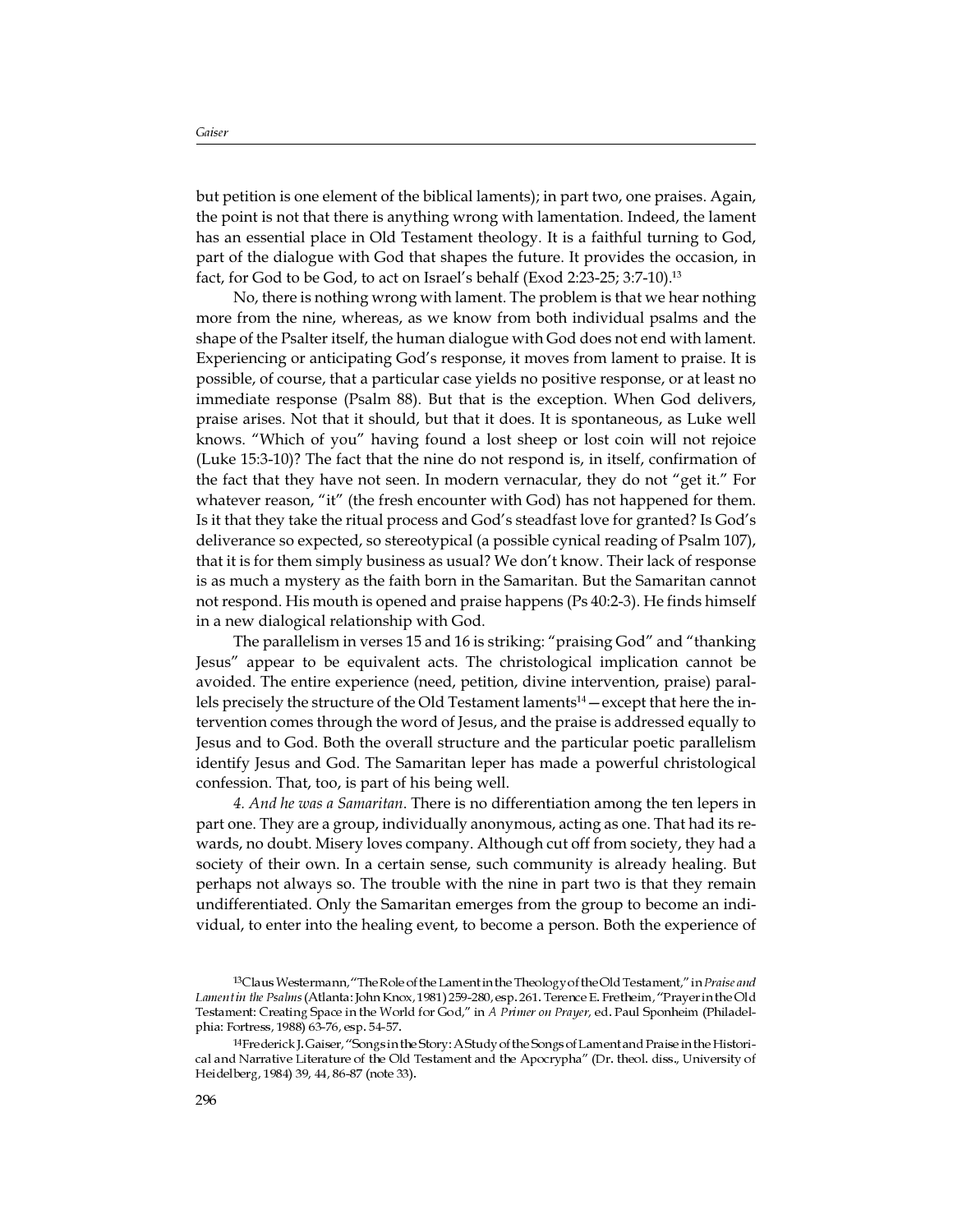suffering and the experience of deliverance can produce a sense of self, a sense of having or being something unique.<sup>15</sup> That, too, is healing.

Our story, in its simplicity, offers remarkable insight into healthy and unhealthy relationships between the individual and the community. The community of the suffering is necessary and rewarding. But holding on to that community in the face of deliverance from suffering does not allow the full life available to the risk-taker, the one willing or able to emerge from the group. Still, even such a newly delivered and newly discovered self will not find full life alone. Life is found at the foot of Jesus and, by implication, within the community of those around Jesus (including, at the very least, the disciples, who are present with Jesus on this occasion). The Samaritan, previously an outsider twice over (as leper and as Samaritan), previously an insider only among the sick, is now welcome in the community of the followers of Jesus. Although one hopes these folks have learned something about love of neighbor from Jesus' teaching, it seems unlikely that they welcome him primarily because they are more tolerant, more politically aware, more enlightened than their contemporaries. We have met these people. The disciples are sinners and outcasts. But that may be precisely the point. Because they were outcasts, but now incasts, they can accept another outcast. Community comes from being accepted as one of the members by the Head.

Four people in the Gospel of Luke hear from Jesus those powerful words, "Your faith has made you well." Each is, in her or his own way, an outcast: the woman of questionable reputation, washing Jesus' feet (7:50); the woman with the twelve-year flow of blood (8:48); the Samaritan leper (17:19); and the blind man (18:42). The woman was a "sinner," cut off by the righteous. The blind and the bleeding, the lepers and the Samaritans were socially alienated or ritually unclean, excluded from the temple. In each case, part of being made "well" is being no longer outcast. Though cut off from the temple, the "temple" (i.e., Jesus) has come to them (Matt 12:6; John 2:19-21; Rev 21:22).

Each of the four accounts is followed, either directly (Luke 8:1; 17:20-22) or after another related narrative (9:1-2; 19:11), by conversation about the kingdom of God. Each account adds a dimension to our understanding of the kingdom. It includes the forgiveness of sins (Luke 7), resurrection from the dead (Luke 8), a call to suffering and finding one's life by losing it (Luke 17), and a wholeness that includes both physical healing (Luke 18) and salvation (19:9).

Being well is life in the kingdom, life lived in the expectation and reality of eschatological deliverance. It knows the particularity of Jesus, the Savior and Healer. It is found in faith that is both appropriately communal and profoundly individual. It shares the comfort and liberation promised in Isaiah to those who were blind and in captivity (Isa 61:1, cf. Luke 4:18-19; Isa 35:5-6, cf. Luke 7:22). Major themes of biblical theology come together in these four Lucan accounts.

*5. Go your way*. Both the ten and the one are told by Jesus to "go." Here, too,

<sup>&</sup>lt;sup>15</sup>Frederick J. Gaiser, "The Emergence of the Self in the Old Testament," Horizons in Biblical Theology 14/1 (1992) 1-29.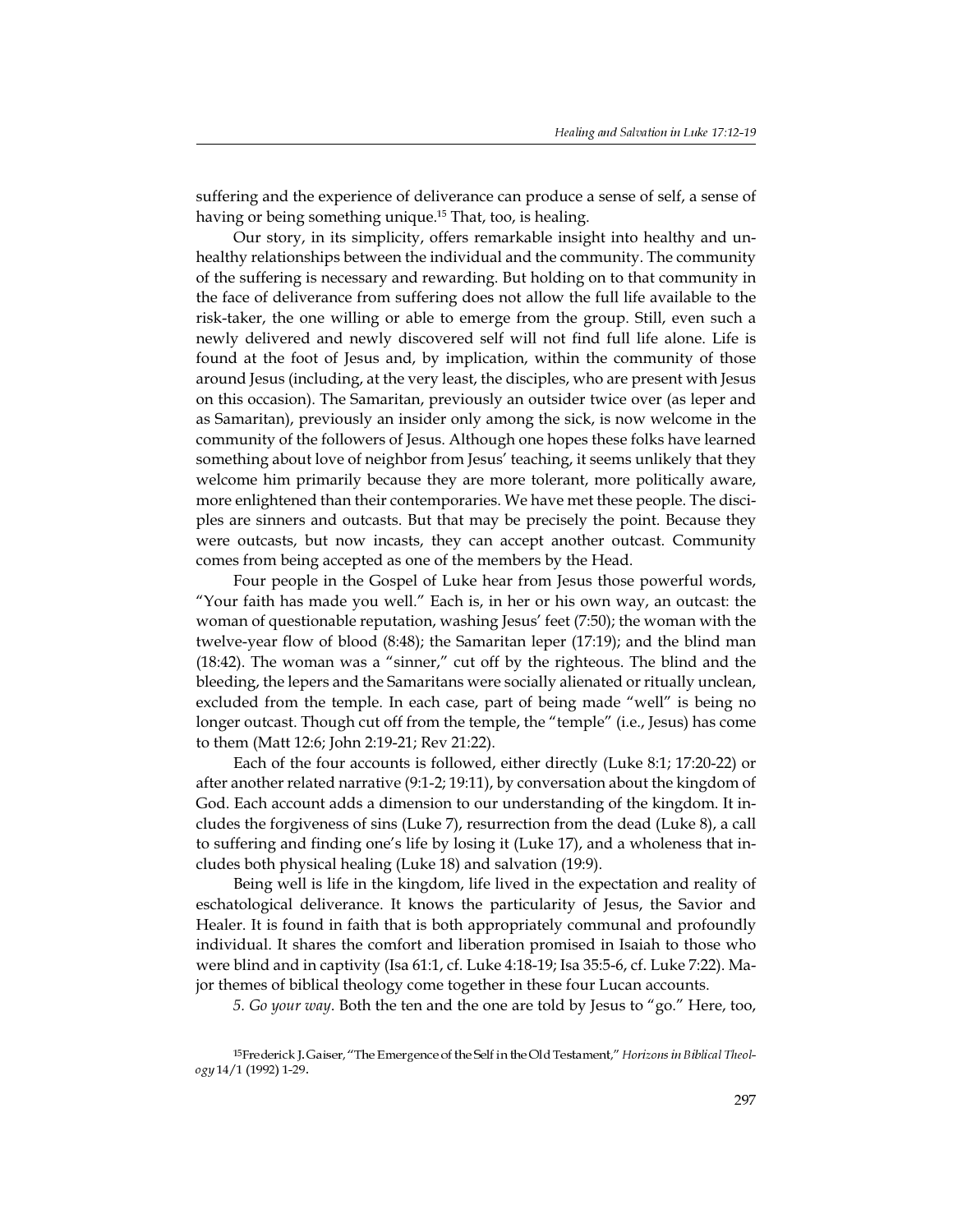the connection between the two parts of the story seems strong and deliberate. Again, there is nothing wrong with the going in part one. It is obedient, and it seeks deliverance. It is not that the ten (or the nine) get nothing or little. The promise of cure is not nothing! It is that the one gets more—the more that could have been available to all. His new going, in the second part of the story, is no longer self-directed, no longer for the sake of his own recovery. It is other-directed. He goes now with a sense of vocation. He has become a praiser, a teller of the mighty works of God in Jesus. Jesus entered the scene at the outset of this story, and wonderful things became possible. At the end of the story, in the second part of a literary inclusio, the one made well enters the world, and wonderful things will be possible. Jesus is now more present than at the outset, for his work and ministry are present in the one made well.

## III. ON BEING WELL

What have we learned from our comparison of the nine and the one in the story of the ten lepers? What does it mean to be healed?

*1. What happens to the nine is not belittled.* To be sure, Jesus does wonder where they are. The question may be theologically parallel to God's "Where are you?" to Adam in Gen 3:9. Though it is certainly not desirable to give occasion for such divine inquiry, the inquiry itself indicates an ongoing divine concern. The problem with the nine lies in their lack of response, not in the gift they have been given or any lack of divine interest. Their quest for cure is legitimate; it fully parallels the seeking of the lamenter in the Old Testament Psalter. To seek help from God is to take God seriously. To approach Jesus is to recognize, with more or less sophistication, that special things happen when Jesus appears.

*2. The Samaritan leper does not receive "healing" instead of "cure" but full healing in addition to physical cure.* The God of the Bible, the God who works through Jesus of Nazareth, is the God of creation and re-creation, a God fully as interested in the body as in the "soul." Although YaDeau is quite right in his observation that healing is "independent of the extent to which an individual's physical body is cured," as a physician he is, of course, interested in cure as well as healing—or perhaps better, interested in a full healing that includes cure as well. In the Bible, so is God and so is Jesus. Biblical theology will recognize that healing can be present without cure (e.g., Rom 5:1-5); more, it knows that healing and wholeness may include suffering, the giving of oneself for the sake of the other (Isa 53:5) or enmity incurred because of one's witness to the gospel (2 Cor 11:21-30). Still, biblical theology does not embrace suffering or healing without cure too quickly. God's preference, God's final gift, is that the lame should walk and the blind see (Isa 35:5-6; cf. Luke 7:22). A biblically based healing ministry will not *demand* cure. It will recognize that a life of finitude in a world of sin will include illness and death. It will even accept a call to bear the cross for the sake of the other. But it will surely pray for cure, recognizing God's creative power and God's will that creation itself, including the human, be renewed.

*3. Though it does not despise cure, healing offers more than cure*; it presents itself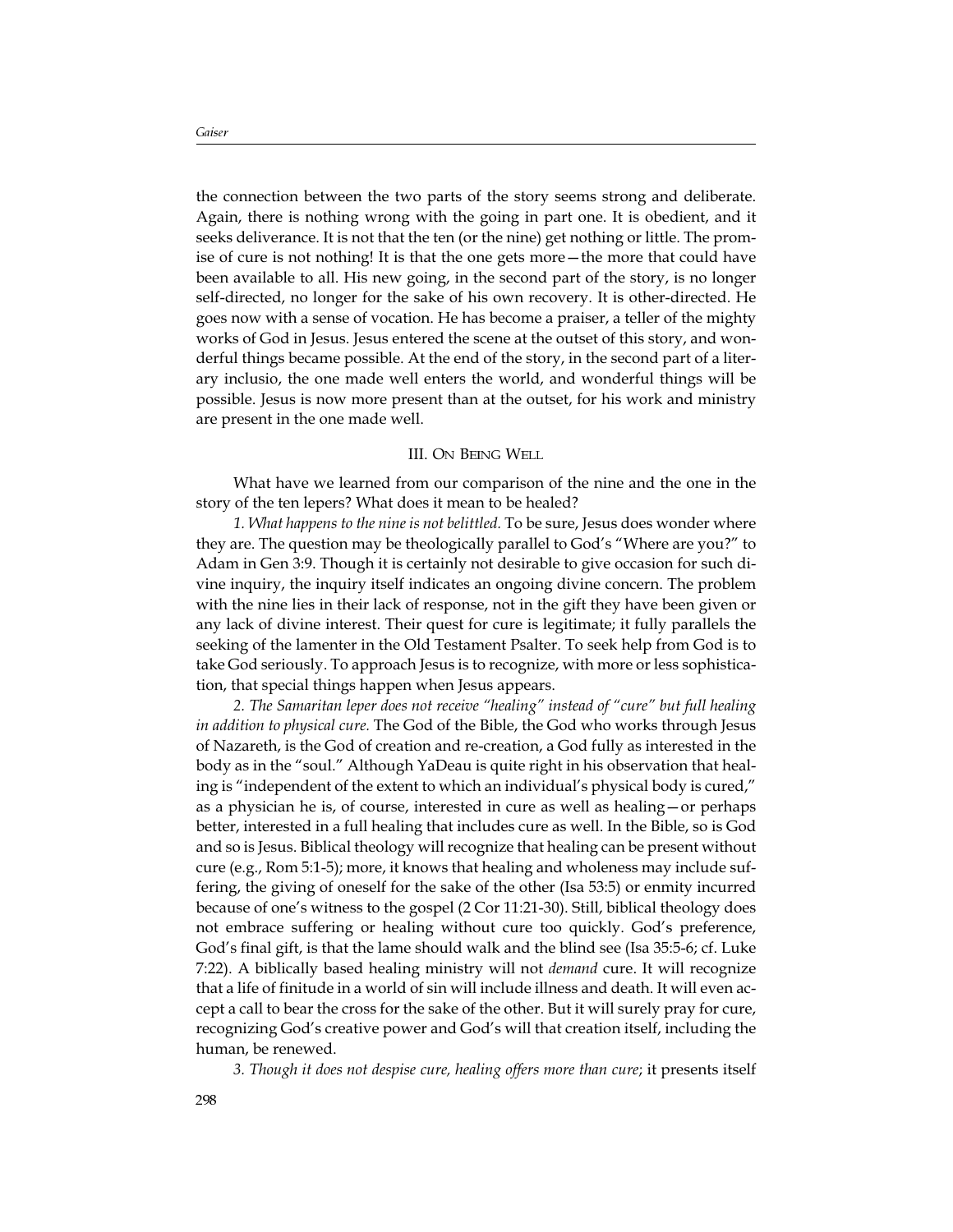as a promise and a reality even in the midst of death. As part of his healing, the Samaritan leper experiences both a new sense of self and a new sense of community, a full and appropriate balance between individuality and community. He lives under a new paradigm, with a new sense of meaning and a new goal in life. Many contemporary understandings of healing and wholeness include the same elements, often using the language of self-esteem, community, direction, intentionality, and spirituality. Is biblical healing, then, another example of the same thing? Is this what the Bible means by being made "well"? Yes and no. Just as there is no reason to despise what God does in our story for the nine, there is no reason to despise the Creator's work in and through modern therapy and alternative modes of healing (so long as this seeks to produce a person who is, in the best sense of the word, more fully human). However, the story's definition of healing includes more. It describes a remarkably particular sense of wholeness, one that recognizes God, who created the world and who elected Israel, as a player in human life, one that sees the eschatological saving and healing presence of God in the person of Jesus.<sup>16</sup> Community is not merely human intercourse; it is the church, participation in the body of those who recognize Christ as Head, the outcasts and aliens who find a home among the disciples of Jesus. Meaning is not merely self-directedness; it is the mission of the gospel, the proclamation of God's work in Christ. Wholeness is given not merely by therapy but by forgiveness; it recognizes the essential incompleteness of the human without the saving work of God. Human work in the world is not primarily about seeking one's fortune or striving for meaning; it is a matter of vocation, of being sent into the world as God's emissary. Cure and healing are given not only for the sake of one's own well-being; they are gifts of a Christ who announces that life is found as it is given away (Luke 17:33), who models a form of mission by those who come not to be served but to serve (Luke 12:37).<sup>17</sup>

*4. Many definitions of holistic and traditional healing know of the need to care for the spiritual dimension of human life—often, however, with little content and no way to test the truth or value of such spirituality*. Biblical healing recognizes a spiritual dimension to life because it sees the human person created in the image of God. Additionally, however, because of sin and its consequences, it recognizes the human need for more than creation can offer. The need for healing recognizes a distance between the human and God, the reality of alienation between human and God and between human and human. It announces God's intervention in the world to overcome this alienation in the life, death, and resurrection of Jesus. It includes a call to ministry in the name of Christ. Healing and saving, healing and mission are intimately and integrally related.

<sup>&</sup>lt;sup>16</sup> According to Ferdinand Hahn, "Heilung und Heil aus der Sicht des Neuen Testaments," Zehntes Seminar für christlichen ärztlichen DienstII (December 1970) ii, amid the great variety in the healing stories of the New Testament, the basic theme ("Grundthema") of every one is the breaking in of the kingdom of God, God's eschatological deliverance of human beings (cf. Luke 11:20).

<sup>17</sup>In a sermon included in this issue of this journal, Martin Luther recognizes how the experience of healing gives rise to the vocation of service to neighbor. See Martin Luther, "Take Your Bed and Go': Sermon on Matthew 9:2-8," Word & World 16/3 (1996) 283.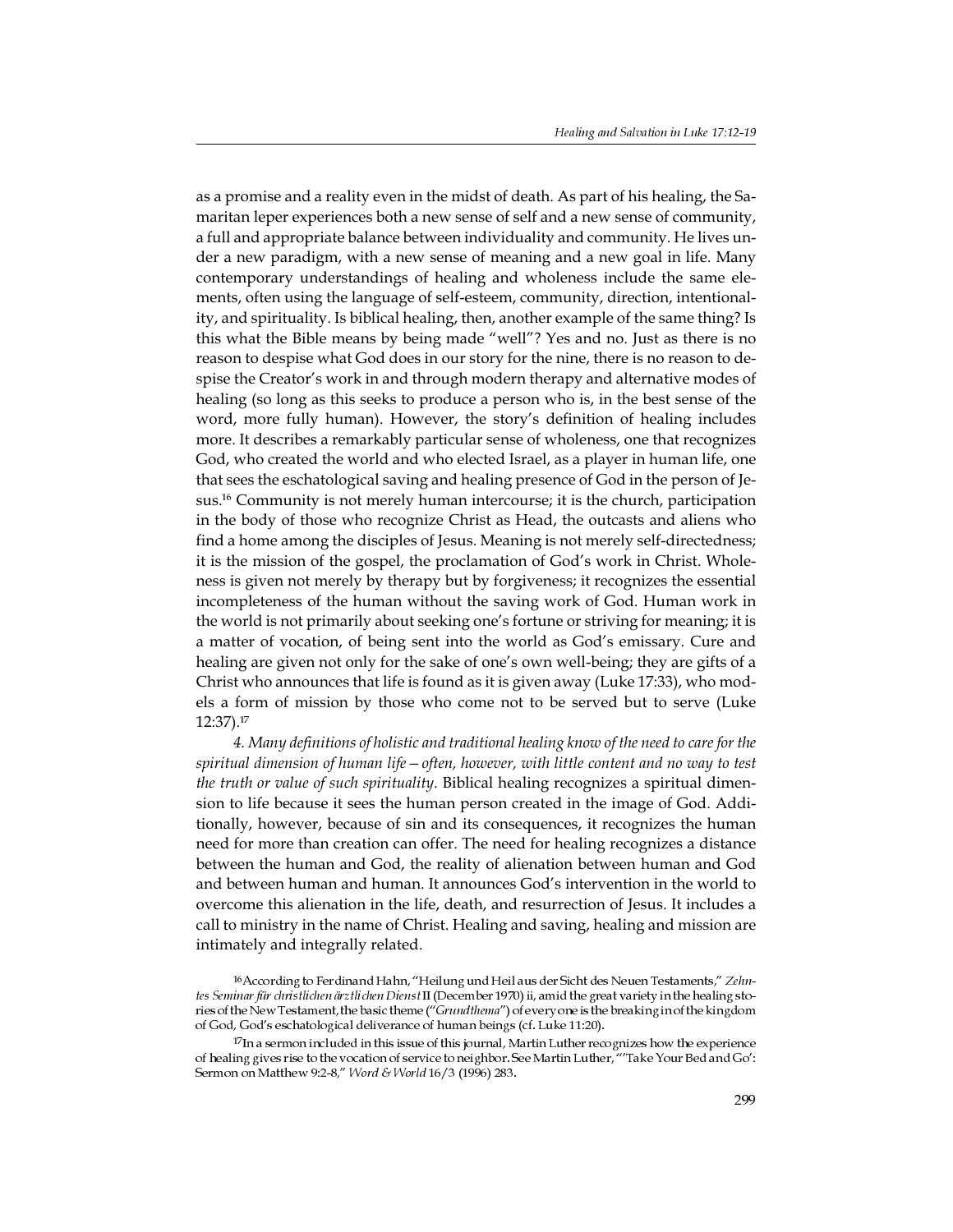The fact that biblical healing stories play with the distinction between healing and forgiveness (Luke 5:18-25) shows that such distinction is possible and real. Still, Luke's multiple uses of  $\sigma\omega\zeta\omega$  show that the distinction is not absolute.<sup>18</sup> Finally, there seems to be no healing without forgiveness and no forgiveness without healing (Ps 103:3).

Thus, it will not be possible to assert, with some parts of the Lutheran tradition, for example, that the church is no longer in the healing business (other than through the secular vocations of its members), that divine healing was a reality only in the time of Christ.<sup>19</sup> Such a sharp distinction between healing and saving is rendered impossible by Christ's word to the Samaritan leper. God means for people to be well; God provides for such wellness not only through creation and human vocation, but also through the ministry of prayer and the proclamation of the renewing power of God's Spirit in and through the gospel of Christ. Though Jesus is a prophet, he is not merely another John the Baptist, preaching a gospel of repentance. Jesus brings the new creation promised by the prophets (e.g., Isa 35:1-7).<sup>20</sup>

On the other hand, neither will it be possible to promise, with some parts of pentecostal or charismatic tradition, the certainty of cure to those who have faith or to focus ministry primarily on the goal of cure. Such ministry will deny the theology of the cross with its call to suffer for the sake of the other. It will fail to take seriously the realities of human sin and finitude with their ongoing effects on human health. Though Jesus works miracles of healing, he is not merely a charismatic miracle worker. Jesus is the Savior who refuses to save himself (Luke 23:35), the physician come not to heal himself (Luke 4:23), the one whose ministry and whose service lead to the cross.

Nor will Christian ministry, to the degree it is defined by the Bible, be content to provide humans with various kinds of therapy. While therapy has its place as part of God's creative work available to all people, the church's healing ministry will always include specific reference to the saving work of Christ, to the gospel. It will focus not so much on human potential as on the new life given by the death and resurrection of Christ and available through word and sacrament. Though Jesus is a spiritual leader, a wisdom teacher, a wonderful counselor, he is not merely any or all of those things. In him is the eschatological kingdom of God.

Further, though the church will rightly recognize the work of the Creator in some aspects of traditional or native healing, it will not apologize for offering

<sup>20</sup>Hahn, "Heilung und Heil," uses the gifts of the Spirit in 1 Corinthians 12 to make this same point: "The commission to heal - in connection with the message of salvation - to heal in the name of Jesus Christ, therefore remains" (iv).

<sup>&</sup>lt;sup>18</sup>See Powell, "Salvation in Luke-Acts," 6-7.

<sup>&</sup>lt;sup>19</sup> According to the then United Lutheran Church in America in 1962: "Christ's injunctions to his disciples to perform such authoritative miracles were specific commissions for that time and circumstance, when the apostolic age marked a unique turning point in the history of redemption. Healing miracles are not part of any specified, Christ-commanded assignment for the on-going church Anointing and Healing (Philadelphia: United Lutheran Church Board of Publication, 1962) 21; cited by Martin E. Marty, Health and Medicine in the Lutheran Tradition (New York: Crossroad, 1983) 92.